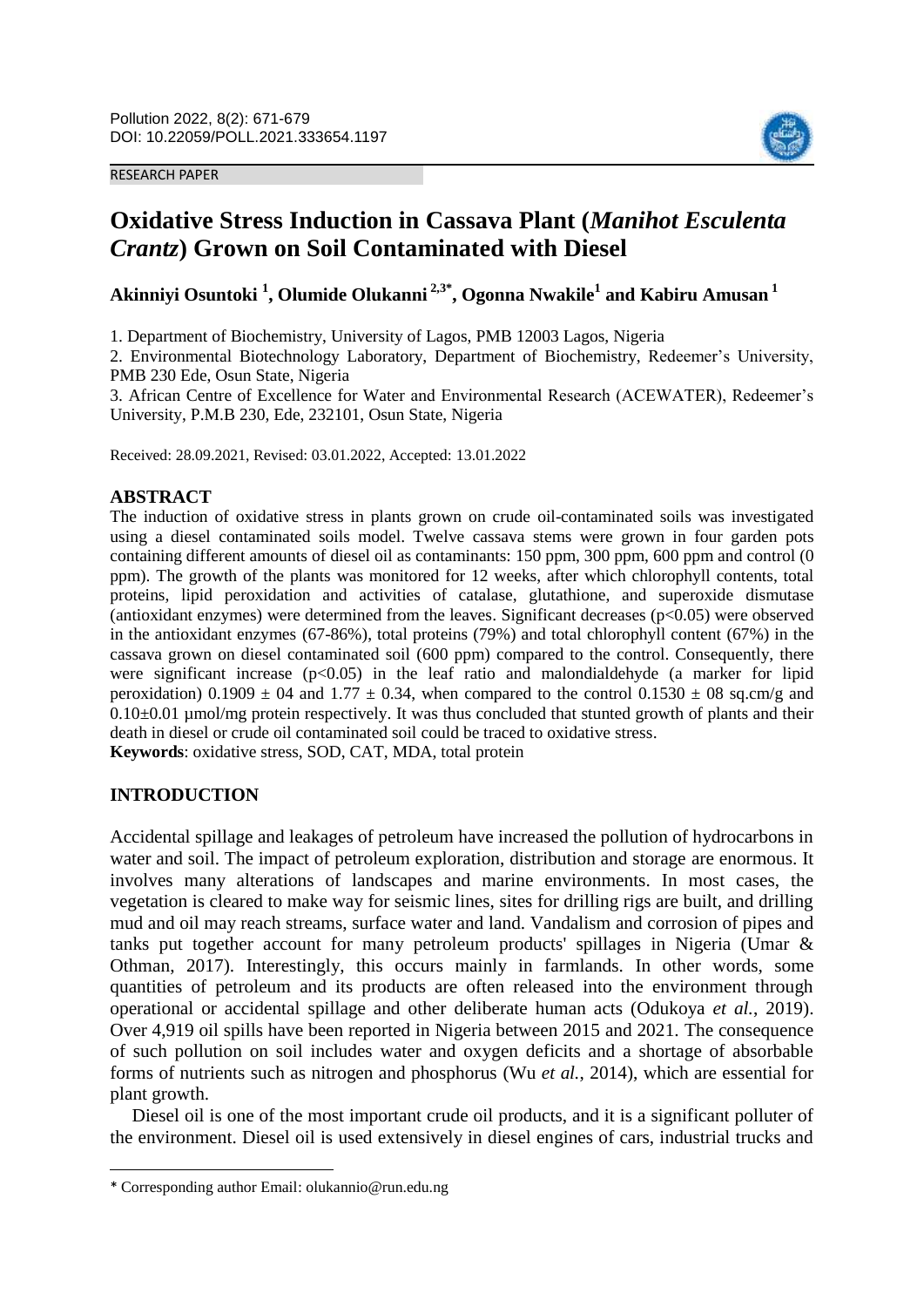generators. These engines' oil transport and maintenance often result in accidental spillage and pollution of municipal and agricultural lands (Zarinkamar *et al.*, 2013; Mitter *et al*., 2021). The major constituents of diesel fuel are normal alkanes, branched alkanes and cycloalkanes, isoprenoids, aromatic hydrocarbons and polycyclic aromatic hydrocarbons (Jamhari *et al*., 2014). While the alkanes and cycloalkanes are readily degradable, the aromatics hydrocarbons and polycyclic aromatic hydrocarbons are usually recalcitrant to biodegradation, thus constituting the priority contaminants of the diesel oil. These pollutants are phytotoxic, cytotoxic, and elicit oxidative stress (Fulekar, 2017).

Oxidative stress occurs when the generation of reactive oxygen species (ROS) in a system exceeds its ability to neutralise and eliminate them. This imbalance often results from lack of antioxidants caused either by disturbance of production, distribution or excessive production of ROS from the environment or behaviour stressor (Noori *et al.*, 2015). In plants, the leaf is constantly exposed to ionic and electromagnetic radiations of the sunlight, being the site of photosynthetic activities. The photosynthetic electron transport system is the primary source of active oxygen in plant tissues (Foyer *et al.*, 2012). The process has the potential to generate singlet oxygen and superoxide dismutase, which can be scavenged by suitable antioxidant enzymes such as superoxide dismutase (SOD) and catalase (CAT). Despite this fact, most research on contamination of petroleum products has claimed suffocation as the mechanism of phytotoxicity of petroleum products. Recent studies, however, have argued that plants exposed to organic contaminants may experience a combined abiotic and biotic stress (Athar *et al.*, 2015; Odukoya *et al.*, 2019), but there is a dearth of information on the nature of biotic stress. Therefore, it was envisaged that the phytotoxicity of petrochemicals would affect the plant physiology since some of the contaminants can inhibit the activities of certain enzymes in plants generally, and cassava in particular.

Cassava is a common food crop in western and south-eastern Nigeria and the oil-producing states of the Niger delta. Besides its preference for food security, cassava has tremendous industrial applications such as alcoholic beverages, industrial starch production, biofuel production and animal feed production (Li *et al.*, 2017). In addition, raw or boiled forms of the tuber and leaves have been reported to have medicinal properties (Nwose *et al.*, 2017). Cassava, therefore, provides income for small farmers and food for the nation. The plant tolerates drought, low soil fertility, and its production requires minimum external inputs (Mupakati & Tanyanyiwa, 2017).

We presumed that the growth of cassava under petroleum stress could elicit some oxidative stress and damage vital biomolecules in plants such as lipids, proteins and chlorophyll. In this study, the effects of diesel oil on cassava plants were studied at the molecular level, the possibility of eliciting oxidative stress was also monitored using prominent markers.

#### **MATERIALS AND METHODS**

Trichloroacetic Acid (TCA), 5,5-dithiobisnitro benzoic acid (DTNB) and 1-Chloro-2,4 dinitrobenzene (CDNB) were supplied by BDH, England. The diesel oil was obtained from a filling station at Oju-Elegba, Lagos. The Cassava stems (15 cm each) were obtained from Lagos State Polytechnics (LASPOTECH) farm in Lagos, Nigeria. Other reagents were of analytical grade and the purest quality available.

Garden topsoil with no previous history of crude oil contamination was collected, air-dried and sieved using 6 mm mesh. Twelve (12) stems were randomly distributed into four groups of three each and were planted in 500 g of soil contaminated with 75, 150 and 300 ml of diesel; that is, 150, 300 and 600 ppm, respectively. No diesel was added to the control. The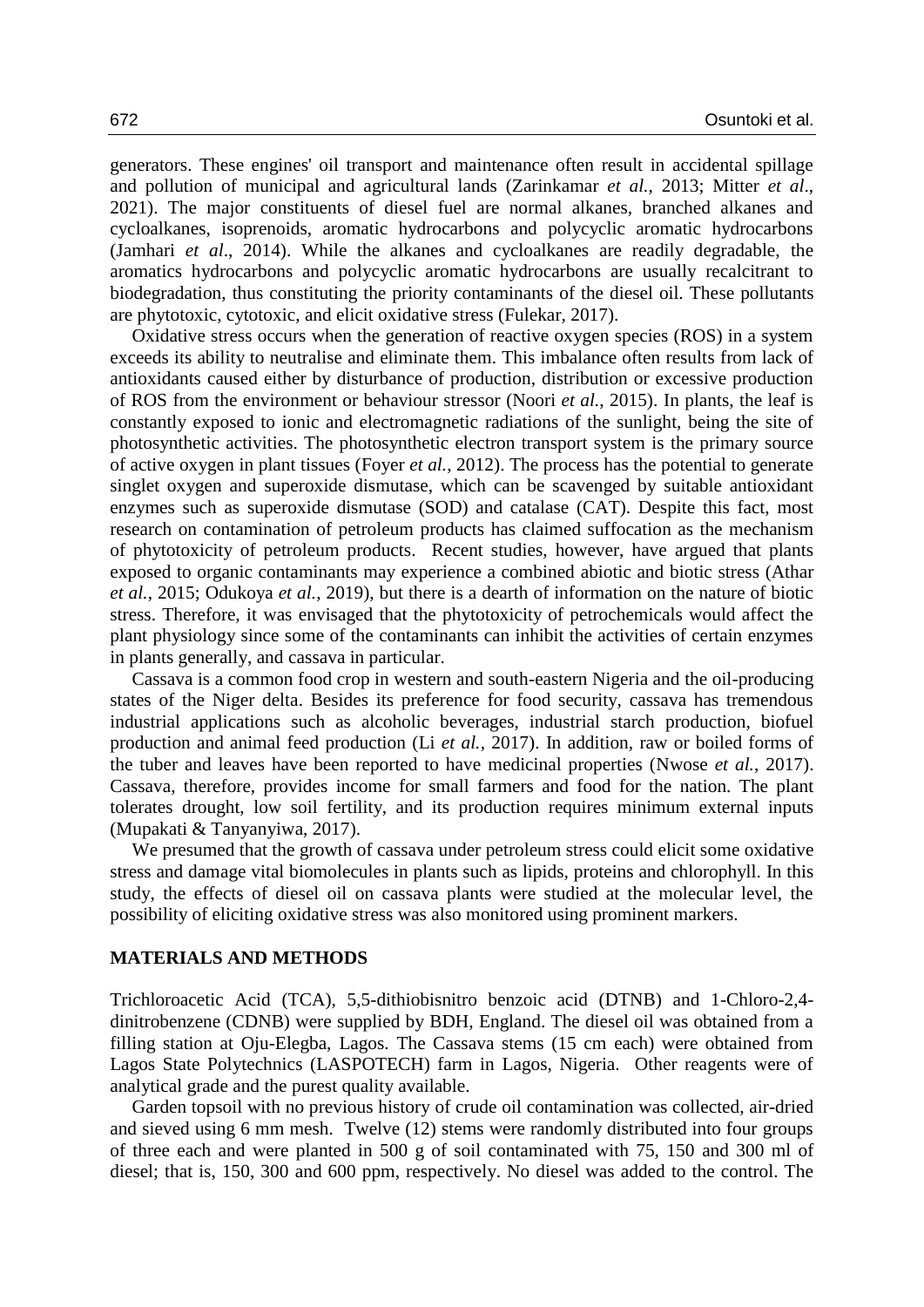leaves of the plants were harvested after twelve weeks, weighed and analysed. Plunged leaves were washed in 1.15% KCl solution, blotted and weighed. Cell-free extracts for the various antioxidant enzymes were prepared by macerating leaves in chilled ice-cold extraction phosphate buffer pH 7.8 containing 0.1 mM EDTA, 1% w/v PVP, 0.5% Triton X-100 and 20% glycerol. The homogenate was centrifuged at 2,500 rpm for 15 min at 4°C (Sun *et al.*, 2021). The clear supernatant was used to estimate the enzymes and lipid profile parameters.

The activity of SOD was assayed by applying the method of Sun and Zigma (1978), by monitoring the inhibition of auto-oxidation of epinephrine as an increase in absorbance at 480 nm. Catalase activity was assayed colourimetrically at 620 nm and expressed as umoles of H2O<sup>2</sup> consumed/min/mg protein at 25°C according to the method of Singha (1972). The reduced glutathione content of the leaf was estimated as the non-protein sulphydryls according to the method described by Sedlak and Lindsay (1968), using 5-5' dithiobis2 nitrobenzoic acid (DTNB). The extend of lipid peroxidation level in leaf was estimated by measuring the pink coloured chromophore formed by the reaction of thiobarbituric acid with malondialdehyde (MDA) according to the method of Buege and Aust (1978). For the total protein, the leaf's homogenate was extracted using 0.05M HEPES buffer pH 7.5. Total soluble protein was determined by Biuret reaction as described by Gornall *et al.* (1949), using bovine serum albumin as standard.

The impacts of the contaminant on growth were determined in terms of leaf area, leaf weight and chlorophyll content. The leaf area ratio was calculated according to Kang and Van Lersel (2004) as the ratio of leaf area and its dry weight. Leaf area was measured as 0.5LB, where L and B were the length and breadth of the leaf, respectively (Pearcy *et al.*, 1989). The dry weight was determined after oven drying the leaves at 60°C for 24 h (Merkl *et al.*, 2004). Chlorophyll content was determined according to Arnon (1949). Briefly, leaves samples were homogenised in 80% acetone (40 ml/g leaf). The homogenate was filtered and centrifuged at 2500 rpm for 10 min. The absorbances of the supernatant were measured at 645 and 663 nm. Chlorophyll content was calculated as:

Total chlorophyll (mg/g) =  $100(0.0202 \text{ O.D.}_{645} + 0.0082 \text{ O.D.}_{663})$ 

All values have been expressed as mean±standard error of the mean (SEM) of triplicate observations. Data were analysed using one-way analysis of variance (ANOVA) followed by Dunnett's post-test to analyse biochemical data. Statistical analyses were performed using SPSS statistical software package version 10. Values were considered statistically significant at p<0.05.

# **RESULTS AND DISCUSSION**

Selected oxidative stress markers and growth parameters were used to assess the oxidative stress, lipid peroxidation and changes in leaf veracity in cassava plants after twelve weeks' growth on diesel contaminated soil. The effect of diesel on selected oxidative stress markers showed that the enzymes SOD and CAT's activities were reduced significantly compared to the control. The reduction proceeds as the pollutant concentration increases (figure 1). The figure shows a significant ( $p<0.05$ ) decrease in SOD activity from 24.03 $\pm$ 0.83 U/g leaf in control to 8.40 $\pm$ 0.28, 6.76 $\pm$ 0.43, 3.47 $\pm$ 0.8 U/g leaf in plants grown on 150, 300 and 600 ppm diesel contaminated soil, respectively. Similar trends were observed for CAT with 27.56 $\pm$ 0.20, 18.10 $\pm$ 0.32, 16.43 $\pm$ 0.73 and 9.11 $\pm$ 0.16  $\mu$ mol/min/g for 0, 150, 300 and 600 ppm contamination, respectively. The GSH level also depreciated from  $10.24 \pm 0.62$  to  $1.55 \pm 0.22$ mg/g.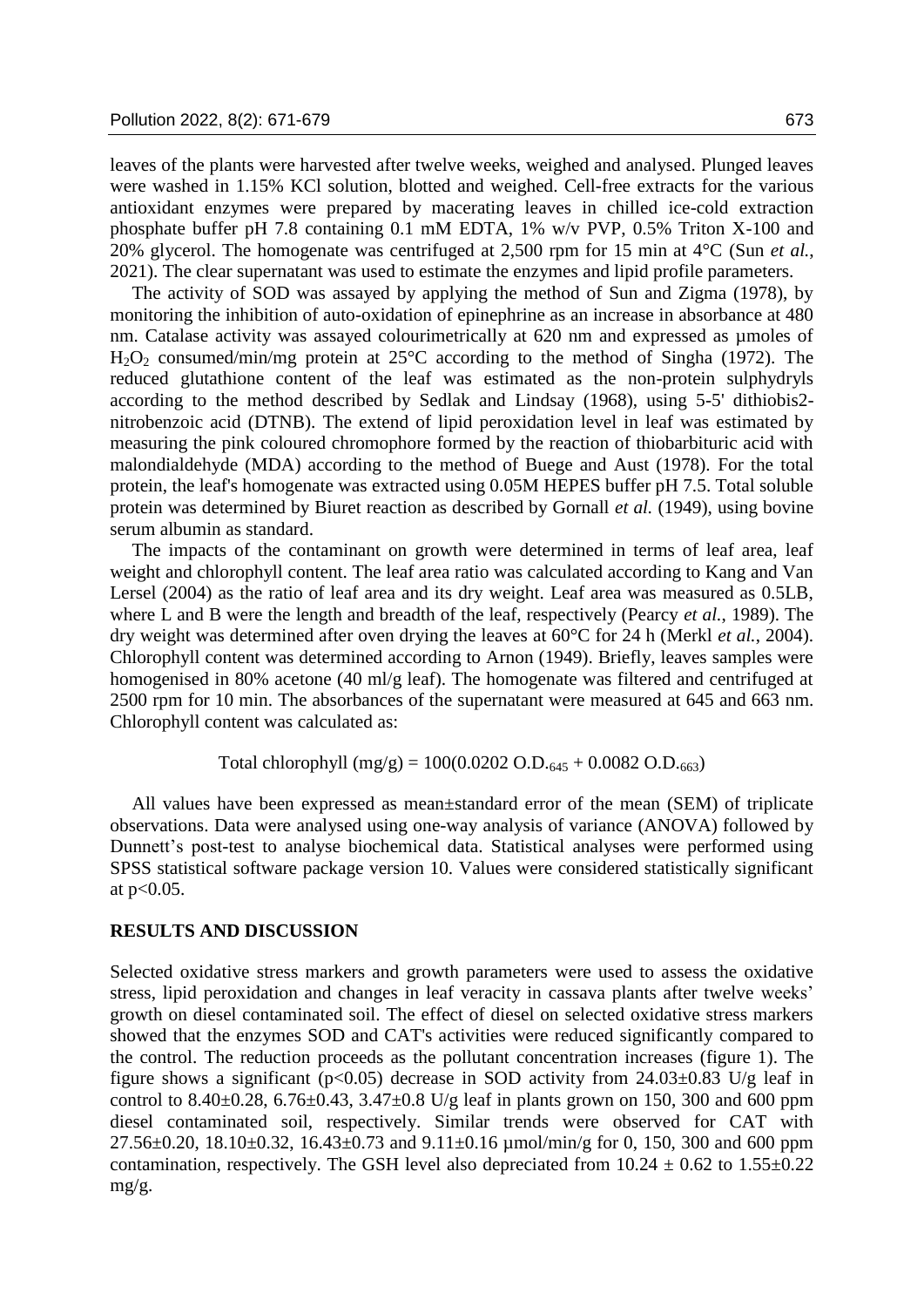

**Fig 1:** Effect of diesel on cassava oxidative stress markers: catalase (CAT) and superoxide dismutase (SOD) and reduced glutathione (GSH). Error bars showed the standard error of the mean of triplicate readings; \* Significant difference at  $p < 0.05$  compared with control.

Variations in levels of GSH and antioxidant enzymes such as superoxide dismutase (SOD), catalase (CAT) have been proposed as indicators of pollutant mediated oxidative stress (Mitra *et al*., 2012; Xie *et al.*, 2019). The survival of living things under stressful conditions depends on the balance between the free radical generation and the free radical scavengers. Plants possess very efficient scavenging systems: antioxidant enzymes such as CAT and SOD (Pandey *et al.*, 2017). In this study, the activities of these enzymes reduced significantly in cassava plants planted in diesel contaminated soil compared to control. For instance, the CAT decreased in a dose-dependent manner by 34.31, 59.96 and 65.05% in plants planted on 150, 300 and 600 ppm, respectively. Similar but higher decreases of 59.96, 72.07 and 84.86% were observed for GSH, while the percentage decreases were 65.04, 71.87 and 85.56% for SOD. Therefore, it was inferred that the high level of free radical produced caused oxidative damage to membrane lipids, proteins, and other macromolecules in the leaves of the plants. The high level of MDA further substantiates that the decreased antioxidant enzymes activities observed in the leaf of plants grown on contaminated soil resulted from oxidative damage.

In the leaves of the plants grown on diesel contaminated soil, the levels of lipid peroxidation product – MDA were found to be elevated significantly ( $p<0.01$ ). At the same time, the total protein decreased significantly  $(p<0.05)$  when compared to that of the control plants. At the end of the study, there was about a 79% reduction in total protein levels in cassava leaves grown on 600 ppm diesel contaminated soil; and well over 2000% elevation of MDA in the leaves of the same plants compared to control (Table 1).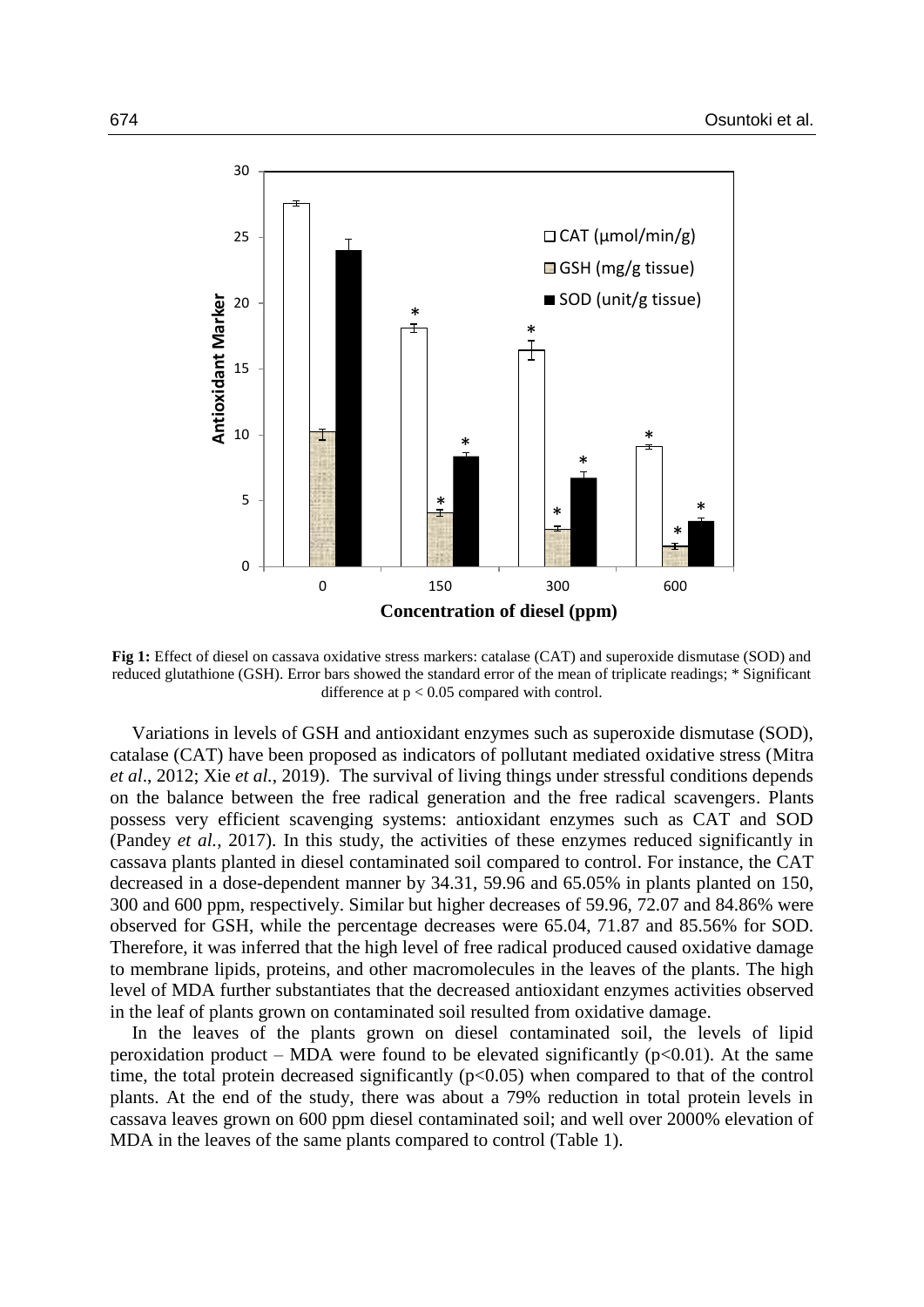| <b>Concentration of</b><br>diesel (ppm) | <b>Total Chlorophyll</b><br>(mg/L)   | <b>Total Protein</b><br>(mg/g fresh leaf) | <b>MDA</b><br>(µmol/mg protein) |
|-----------------------------------------|--------------------------------------|-------------------------------------------|---------------------------------|
| Control $(0)$                           | $0.025 \pm 0.002$                    | $1.064 \pm 0.454$                         | $0.10+0.01$                     |
| 150                                     | $0.016 \pm 0.001$ (36)*              | $0.312 \pm 0.014$ (71) <sup>*</sup>       | $1.77 \pm 0.34 (-1670)$ **      |
| 300                                     | $0.010\pm0.001$ (60)*                | $0.262 \pm 0.011$ (75) <sup>*</sup>       | $2.34 \pm 0.63$ (-2240)**       |
| 600                                     | $0.0083 \pm 0.001$ (67) <sup>*</sup> | $0.219 \pm 0.005$ (79) <sup>*</sup>       | $2.72 \pm 0.07$ (-2620)**       |

**Table 1:** Effect of diesel on total chlorophyll, total protein and MDA level in the leaf tissues of cassava

Percentage decrease in parentheses, values are significant at  $p<0.05$  \* and  $p<0.001$  \*\* when compared with control

The significantly high level of MDA level and the increase experienced as the concentration of the diesel increased, with the cassava plant grown on 600 ppm diesel having the highest level of MDA (figure 2), showed that cassava plants grown on soils contaminated with diesel are more susceptible to lipid peroxidation than the control. Malondialdehyde (MDA), a decomposition product of polyunsaturated fatty acids, has been utilised as a biomarker for lipid peroxidation (Khoubnasabjafari *et al.*, 2015). A high level of MDA is an indicator of increased oxidative processes in the cell. Lucas *et al.* (2019) have associated the high level of MDA to air pollution stress in Madrid compared to the same plant in Ciudad Real. During inevitable stress, MDA accumulates rapidly at the expense of the plasma membrane. The significant reduction of the total protein content of the leaves as the concentration of the diesel oil increased in the soil also suggested that diesel oil elicit oxidative damage to DNA and RNA, which are essential biomolecules in protein biosynthesis. Oxidative damage of protein is attributed to the presence of free radicals leading to the formation of carbonyl compounds (Tola *et al.*, 2021). Thus, as seen in this study, the total protein depletion is evidence of stress.



**Fig 2:** Effect of varied concentration of diesel on total protein and MDA level in cassava leaf. Error bars showed the standard error of the mean of triplicate readings. \*\* Significant difference at  $p < 0.01$  when compared with control.

Figure 3 shows the mean leaf area, leaf weight, and leaf area ratio of cassava plants grown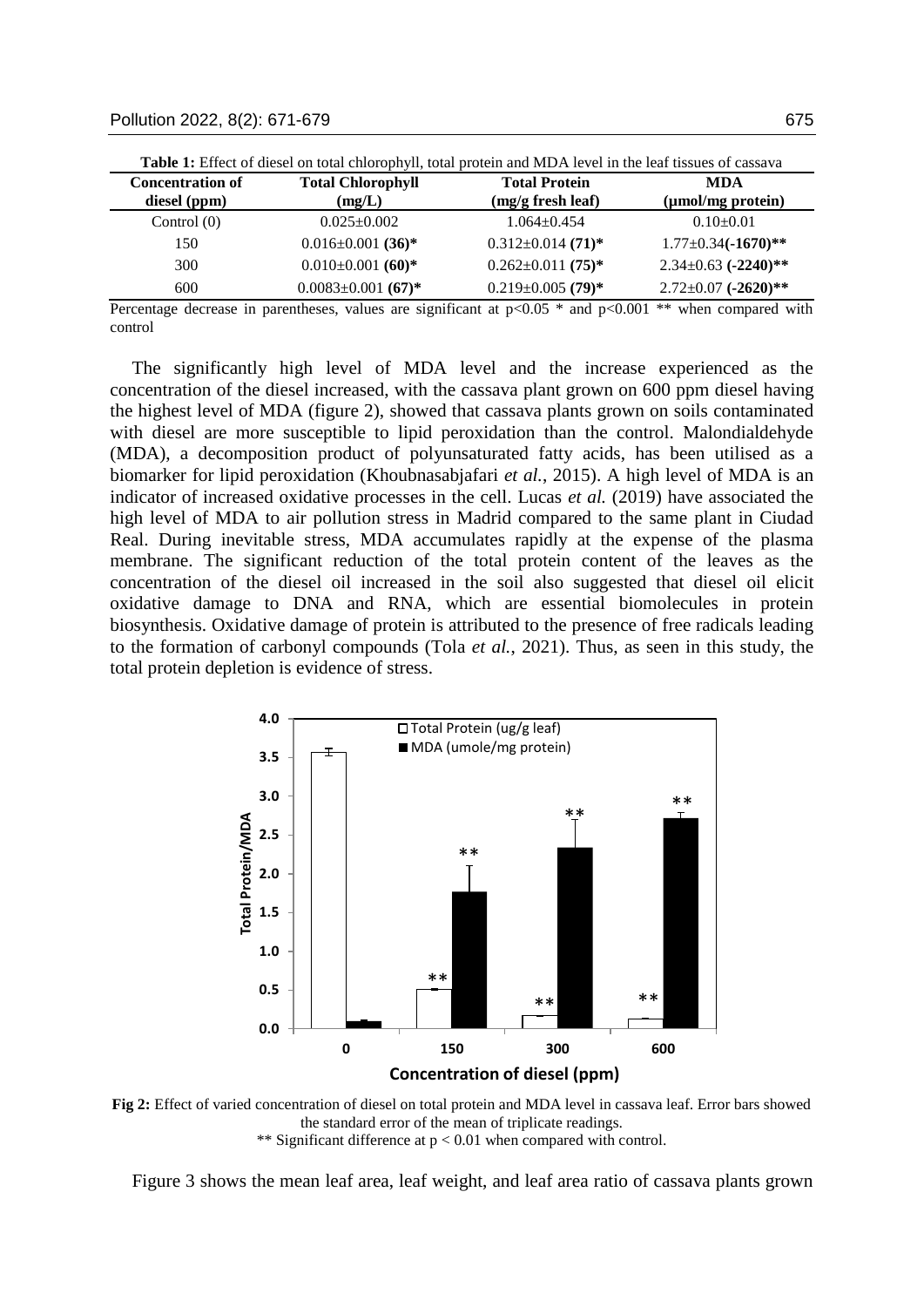in diesel oil-contaminated soil at concentrations of 0, 150, 300 and 600 ppm g. The highest values were obtained for the leaf area and leaf ratio with 0 mL (control) diesel oil contamination, while the least was obtained for 300 mL diesel oil contamination. The difference in treatment and control was significant (P<0.05) across the concentration drift. Conversely, there was a significant increase in the leaf weight across the concentration drift (from 0 to 300 mL/500 g); the increase was, however, not sustained from concentration to concentration. The significant reductions in the leaf area ratio observed in this study suggested retarded growth in the cassava plant grown on diesel contaminated soil. Studies have shown that a high concentration of pollutants can restrain the synthesis of chlorophyll enzyme, thereby reducing the plants' chlorophyll content, photosynthesis and inhibiting the growth of plants (Feng, 2006; Odukoya *et al.*, 2019).



**Fig 3:** Variation in leaf area, leaf weight and leaf area ratio of cassava plant grown on soil contaminated with different diesel amounts. Error bars showed the standard error of the mean of triplicate readings.

The variations in total chlorophyll content of leaf of cassava plants grown in soils contaminated with different volumes of diesel oil are shown in Table 1. Decreasing trends, which are significant, were noticed in the chlorophyll contents of the plants from control to soils with the highest level of diesel content. The mean value of the total chlorophyll for the control was  $2.48\pm0.20$  mg/g, and the lowest mean value of  $0.82\pm0.10$  mg/g was recorded in leaves of plants grown on 300 mL diesel. However, the leaf area and ratio pose as good parameters for measuring the effect of pollutants on plant growth. Omosun *et al.* (2008) have linked the progressive depression in height, numbers of leaves and leaf area of *A. hybridus* grown in different crude oil concentrations to changes in soil condition, which imposed stressful conditions. The reduced chlorophyll content of the leaves on cassava plants grown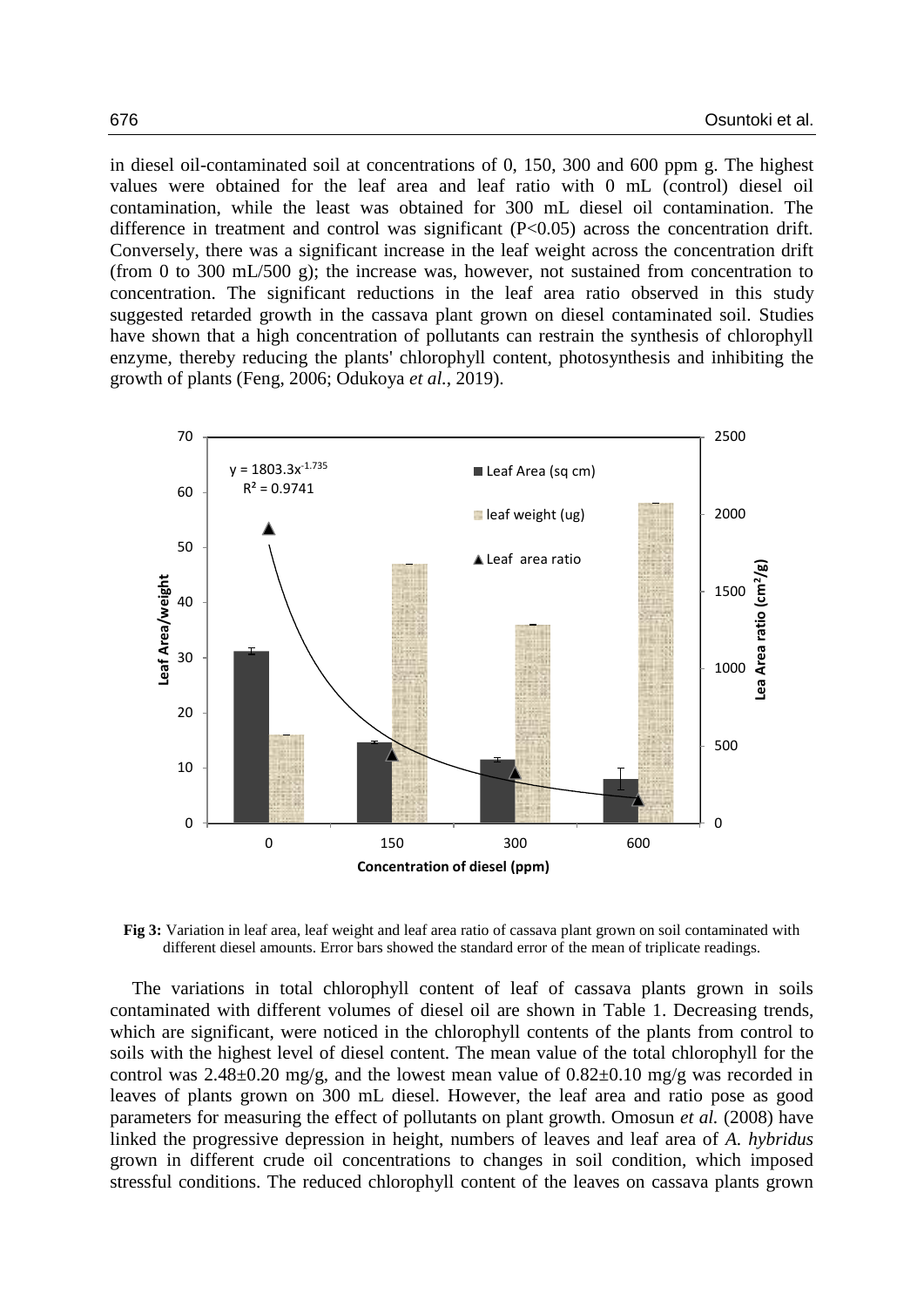on diesel contaminated soil further explained the poor growth. In recent work, Wang *et al.* (2011) observed an initial increase in the total chlorophyll content in reeds grown on diesel contaminated soils (up to 1000 mg/kg). This increase in the total chlorophyll content is contrary to the findings in this study, in which the total chlorophyll decreases with increased diesel concentration. The discrepancies in the two studies suggested that different plants might react differently to initial low diesel concentrations. It is important to note that Reed has phytoremediation ability (Wang *et al.*, 2011); this ability has not been reported in cassava.

Generally, the effects of pollutants on plants are assessed by changes in the plants' morphology since growth is measured as an increase in size over a given period. The results on leaf physiology showed that the leaf weight might not be a suitable parameter to assess the extent of pollutant since the increase in weight was not consistent across the concentration drift. The study, however, shows a steady and significant decline in the living area as the concentration of diesel increased. A similar trend was observed with leaf area ratio but in a parabolic trend. This suggested that while leaf weight might not be a good index for measuring growth, the leaf area and leaf ratio are good indices from plant growth measurements. Several mechanisms have been proposed for these adverse effects of petroleum and petroleum products on plants. The toxic effects of these products at a concentration as low as 20 mL/kg on seed germination and growth of alfalfa, barley, clover and wheat, have been reported (Houshmanfar & Asli, 2011; Wyszkowski, 2020). It was also argued that the most potent plant growth inhibitors among petroleum products are long-chain alkanes and aromatic compounds. Wyszokowski and Ziolkowska (2008) have also reported that the addition of diesel oil to the soil led to a significant reduction of the organic carbon content of the soil.

## **CONCLUSION**

Exposure of cassava plants to soil contaminated with diesel oil had adverse effects on their antioxidant activities, lipid peroxidation and growth performance, thereby altering the physiological and biochemical processes of the plant. These alterations in both physiological and biological processes are dose-dependent, as observed when the contaminant concentration was increased from 150 ppm to 300 and then 600 ppm. The impact of the contaminant was more in the reduction of GSH (85%) and SOD (86%) than it was to CAT (65%) at the contaminant concentration of 600 ppm. There were also damages to proteins (79%) and lipids (in the form of elevated MDA, >99%). This research thus concluded that diesel induced antioxidant stress in cassava plants grown on soil contaminated by it and that the generated reactive oxygen species contributed to stunted growth and death often experienced in plants grown on oil-contaminated soils.

# **GRANT SUPPORT DETAILS**

The present research did not receive any financial support.

## **CONFLICT OF INTEREST**

The authors declare that there is not any conflict of interest regarding the publication of this manuscript. In addition, the authors have wholly observed the ethical issues, including plagiarism, informed consent, misconduct, data fabrication and falsification, double publication or submission, and redundancy.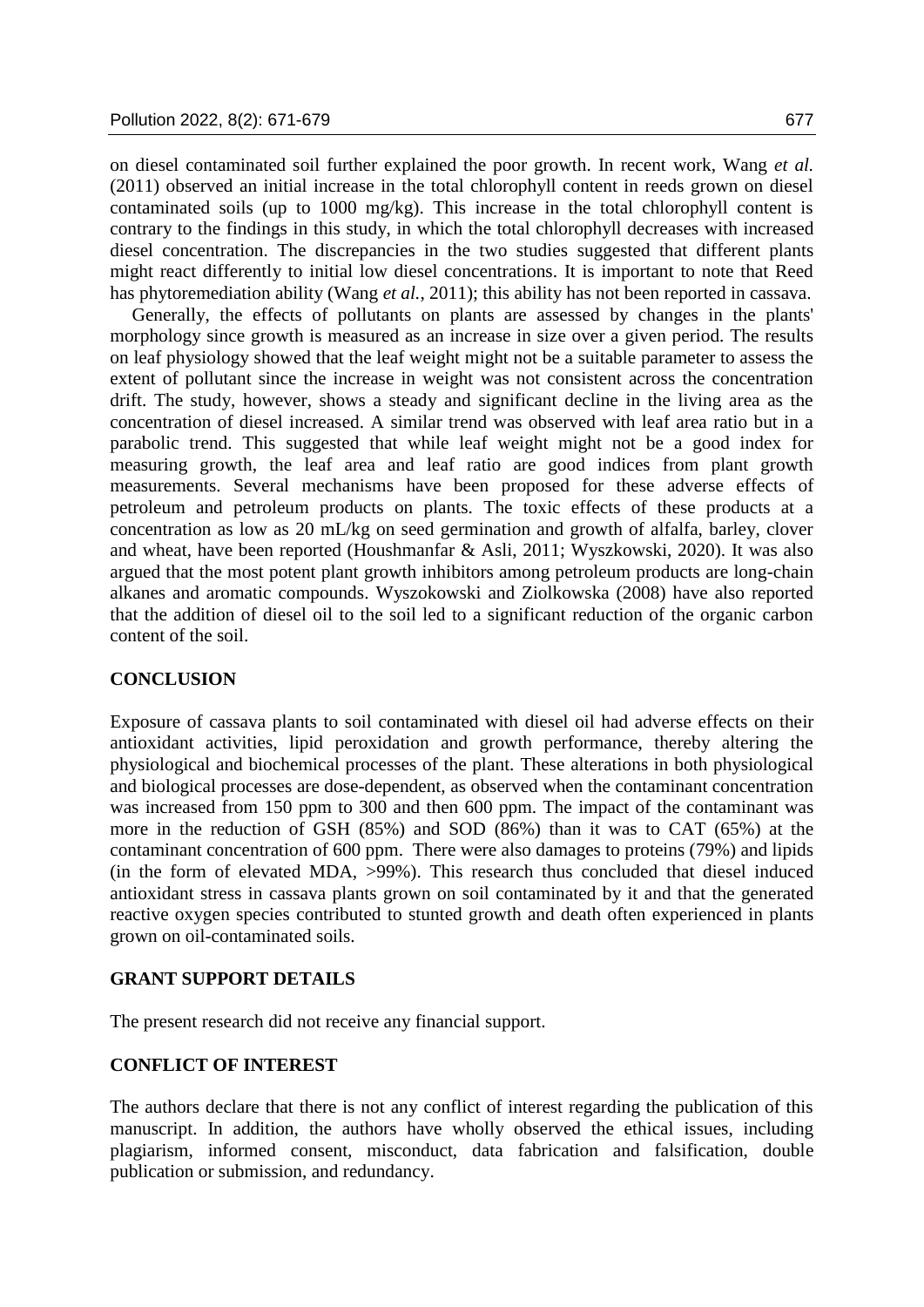### **LIFE SCIENCE REPORTING**

No life science threat was practised in this research.

#### **REFERENCES**

- Arnon, D T. (1949). Copper enzymes in isolated chloroplasts: polyphenol oxidase in Beta vulgaris. Plant Physiol., 24(1); 1-15.
- Athar, H., Ambreen, S., Javed, M., Hina, M., Rasul, S., Zafar, Z.U., Manzoor, H., Ogbaga, C.C., Afzal, M. and Al-Qurainy, F. (2015). Influence of sub-lethal crude oil concentration on growth, water relations and photosynthetic capacity of maise (Zea mays L.) plants. Environ. Sci. Pollut. Res., 23(18); 18320–18331.
- Buege, J. A. and Aust, S.D. (1978). Microsomal lipid peroxidation. Methods Enzymol., 52; 302-310.
- Feng, G. (2006). Effects of single pollution of the different density mercury, lead and chromium on physiological and biochemical indexes of mung bean. J. Shanxi Agric. Univ., 3; 382-387.
- Foyer, C.H., Neukermans, J., Queval, G., Noctor, G. and Harbinson, J. (2012). Photosynthetic control of electron transport and the regulation of gene expression. J. Exp. Bot., 63(4); 1637-1661.
- Fulekar, M. H. (2017). Microbial degradation of petrochemical waste-polycyclic aromatic hydrocarbons. Bioresour. Bioprocess., 4(1); 1–16.
- Gornall, A. G., Bardawill, C. J. and David, M. M. (1949). Determination of Serum Proteins by means of the Biuret Reaction. J. Biol. Chem., 177(2); 751-766.
- Jamhari, A. A., Sahani, M., Latif, M. T., Chan, K. M., Tan, H. S., Khan, M. F. and Tahir, N.M. (2014). Concentration and source identification of polycyclic aromatic hydrocarbons (PAHs) in PM10 of urban, industrial and semi-urban areas in Malaysia. Atmospheric Environ., 86; 16–27.
- Kang, J. and Van Lersel, M. W. (2004). Nutrient solution concentration affects shoot: root ratio, leaf area ratio and growth of sub-irrigated salvia (Salvia spendens). Horticul. Sci., 39(1); 49-54.
- Khoubnasabjafari, M., Ansari, K. and Jouyban, A., (2015). Reliability of malondialdehyde as a biomarker of oxidative stress in psychological disorders, Bioimpacts., 5(3); 123–127.
- Li, S., Cui, Y., Zhou, Y., Luo, Z., Liu, J. and Zhao, M. (2017). The industrial applications of cassava: current status, opportunities and prospects. J. Sci. Food. Agric., 97(8); 2282-2290.
- Lucas, J.A., Gutierrez-Albanchez, E., Alfaya, T., Feo-Brito F. and Gutierrez-Mañero, F. J. (2019). Oxidative stress in ryegrass growing under different air pollution levels and its likely effects on pollen allergenicity. Plant. Physio. Biochem., 135; 331–340.
- Merkl, N., Schultze-Kraft, R. and Infante, C. (2004). Phytoremediation in the the Tropics: Effect of Crude Oil on the Growth of Tropical Plants. Bioremed. J., 8(3-4); 177–184.
- Mitra, E., Ghosh, A.K., Ghosh, D., Mukherjee, D., Chattopadhyay, A., Dutta, S., Pattari, S. K., Bandyopadhyay, D. (2012). Protective effect of aqueous Curry leaf (*Murraya koenigii*) extracts against cadmium-induced oxidative stress in rat heart. Food Chem. Toxicol., 50(5); 1340–1353.
- Mitter, E.K., Germida, J.J. and De Freitas, J.R. (2021). Impact of diesel and biodiesel contamination on soil microbial community activity and structure. Sci. Rep., 11; 10856.
- Mupakati, T. and Tanyanyiwa, V.I. (2017). Cassava production as a climate change adaptation strategy in Chilonga Ward, Chiredzi District, Zimbabwe. Jàmbá, 9(1); 348.
- Njoku, K. L., Akinola, M. O., Taiwo, B. G. (2009). Effect of gasoline diesel fuel mixture on the germination and the growth of *Vigna unguiculata* (Cowpea). African J. Environ. Sci. Technol., 3(12); 466–471.
- Noori, A., Maivan, H.Z., Alaie, E. and Newman, L.A. (2015). *Leucanthemum vulgare* Lam. crude oil phytoremediation. Int. J. Phytoremed., 20(13); 1292–1299.
- Nwose, E.U., Onodu, B.C., Anyasodor, A.E., Sedowo, M.O., Okuzor, J.N. and Culas, R.J. (2017). Ethnopharmacological values of cassava and its potential for diabetes and dyslipidemia management: Knowledge survey and critical review of report. J. Intercultur. Ethnopharmacol., 6(3); 260–266.
- Odukoya, J., Lambert, R. and Sakrabani, R. (2019). Understanding the impacts of crude oil and its induced abiotic stresses on agro-food production: A review. Horticulturae, 5(2); 47.